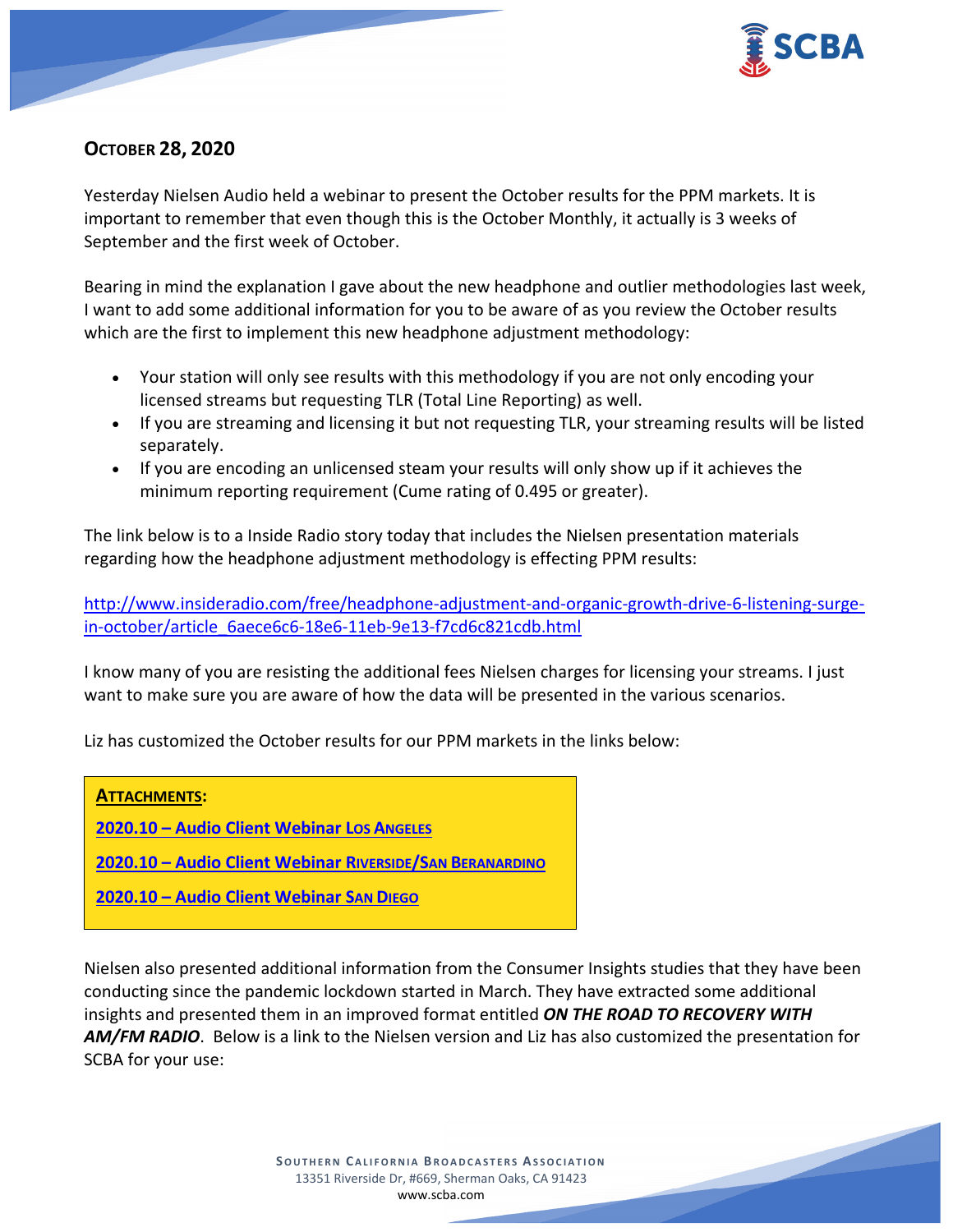

### **ATTACHMENTS:**

**Nielsen Audio Today 2020 –** *[On The Road To Recovery With](https://scba.com/nielsen-2020-audio-today-radio-recovery-oct20/)  [AM/FM Radio](https://scba.com/nielsen-2020-audio-today-radio-recovery-oct20/)*

**2020.10.28 - [Nielsen Consumer Study](https://scba.com/2020-10-28-nielsen-consumer-study-2/)**

Now it is time to present you with the latest weekly trends in our PPM markets.

### **Los Angeles AQH**

March - 692,700 April - 455,600 May - 519,800 June - 570,700 July - 586,100 off 15.3% August - 586,000 off 15.4% Sept. - 570,600 off 17.6% October - 596,000 off 13.9%

**NOTE: THIS IS FROM TAPSCAN INCLUDES THE METHODOLOGY CHANGES** 

Sept. Week 1 - 577,300 (Off 16.6% from March) Sept. Week 2 - 573,400 off 17.2% Sept. Week 3 - 578,900 off 16.4% Sept. Week 4 - 552,800 off 20.1%

Oct. Week 1 - 563,500 (off 18.6% from March) Oct. Week 2 - 580,000 off 16.2% Oct. Week 3 - 580,000 off 16.2% Oct. Week 4 - 591,800 off 14.5%

Nov. Week 1 - 579,800 off 16.2%

**NOTE: THE NOVEMBER AQH WEEKLIES ABOVE ARE FROM PPM ANALYSIS TOOL AND DO NOT REFLECT THE METHODOLOGY CHANGES.**

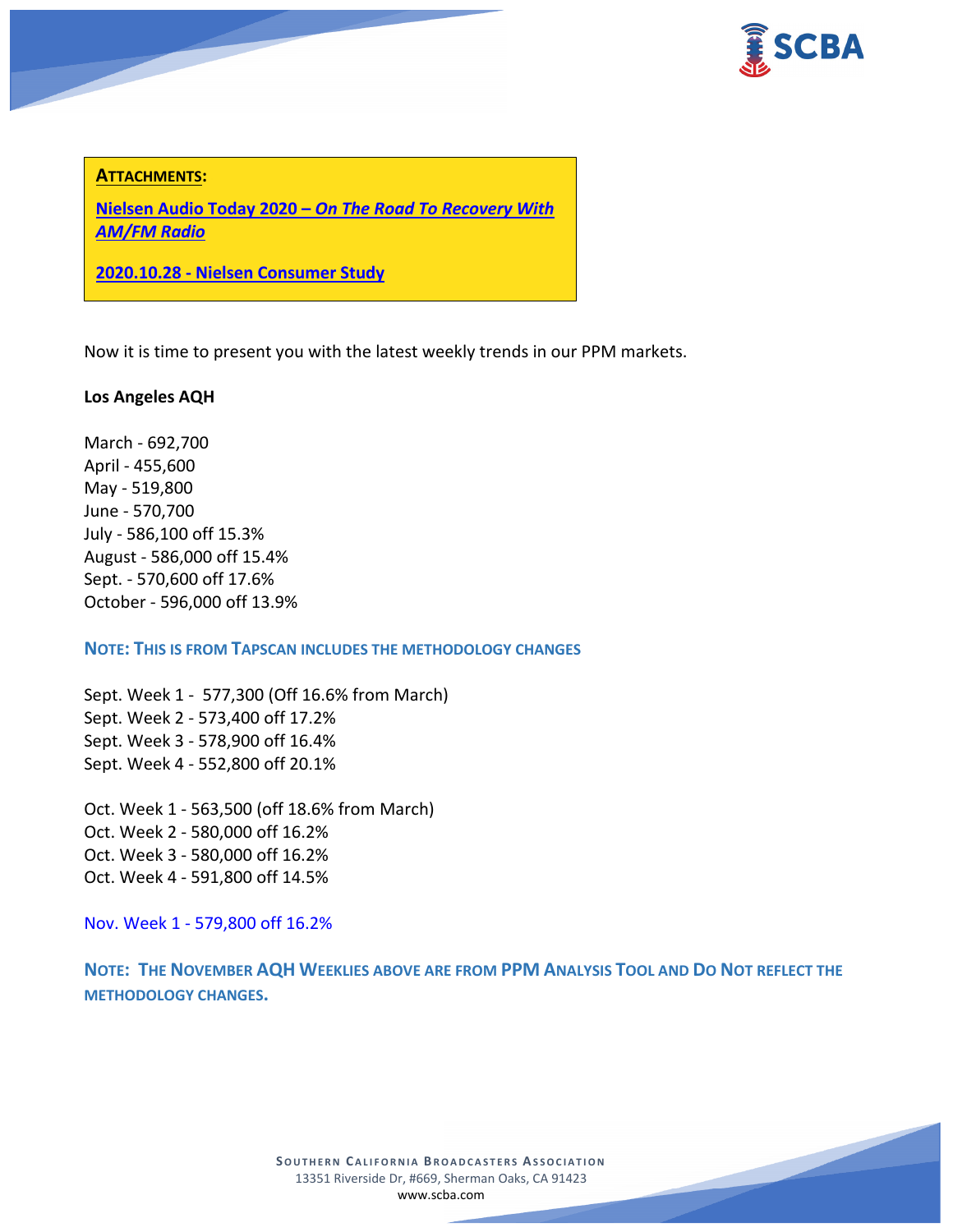

#### **Los Angeles Cume**

March - 10,611,300 April - 9,080,100 May - 9,572,200 June - 9,941,100 July - 10,089,600 off 4.9% August - 10,029,800 off 5.4% Sept. - 9,999,500 off 5.7% Oct. - 10,055,100 off 5.2%

Sept. Week 1 - 10,053,100 (Off 5.2% from March) Sept. Week 2 - 9,988,800 off 5.8% Sept. Week 3 - 10,096,100 off 4.9% Sept. Week 4 - 9,859,900 off 7%

Oct. Week 1 - 9,970,700 (Off 6% from March) Oct. Week 2 - 10,074,200 off 5% Oct. Week 3 - 10,155,500 off 4.6% Oct. Week 4 - 10,060,000 off 5.1%

Nov. Week 1 - 10,133,900 (off 4.4% from March)

#### **Riverside/San Bernardino AQH**

March - 128,900 April - 96,200 May - 105,000 June - 115,100 July - 108,600 off 15.7% August - 109,400 off 15.1% Sept. - 102,100 off 20.7% Oct. - 106,000 off 17.7%

### **NOTE: THIS IS FROM TAPSCAN AND INCLUDES THE METHODOLOGY CHANGES.**

Sept. Week 1 - 103,500 (Off 19.7% from March) Sept. Week 2- 100,300 off 22% Sept. Week 3 - 109,600 off 15% Sept. Week 4 - 95,000 off 26.2%

> **SOUTHERN CALIFORNIA BROADCASTERS ASSOCIATION** 13351 Riverside Dr, #669, Sherman Oaks, CA 91423 [www.scba.com](http://www.scba.com/)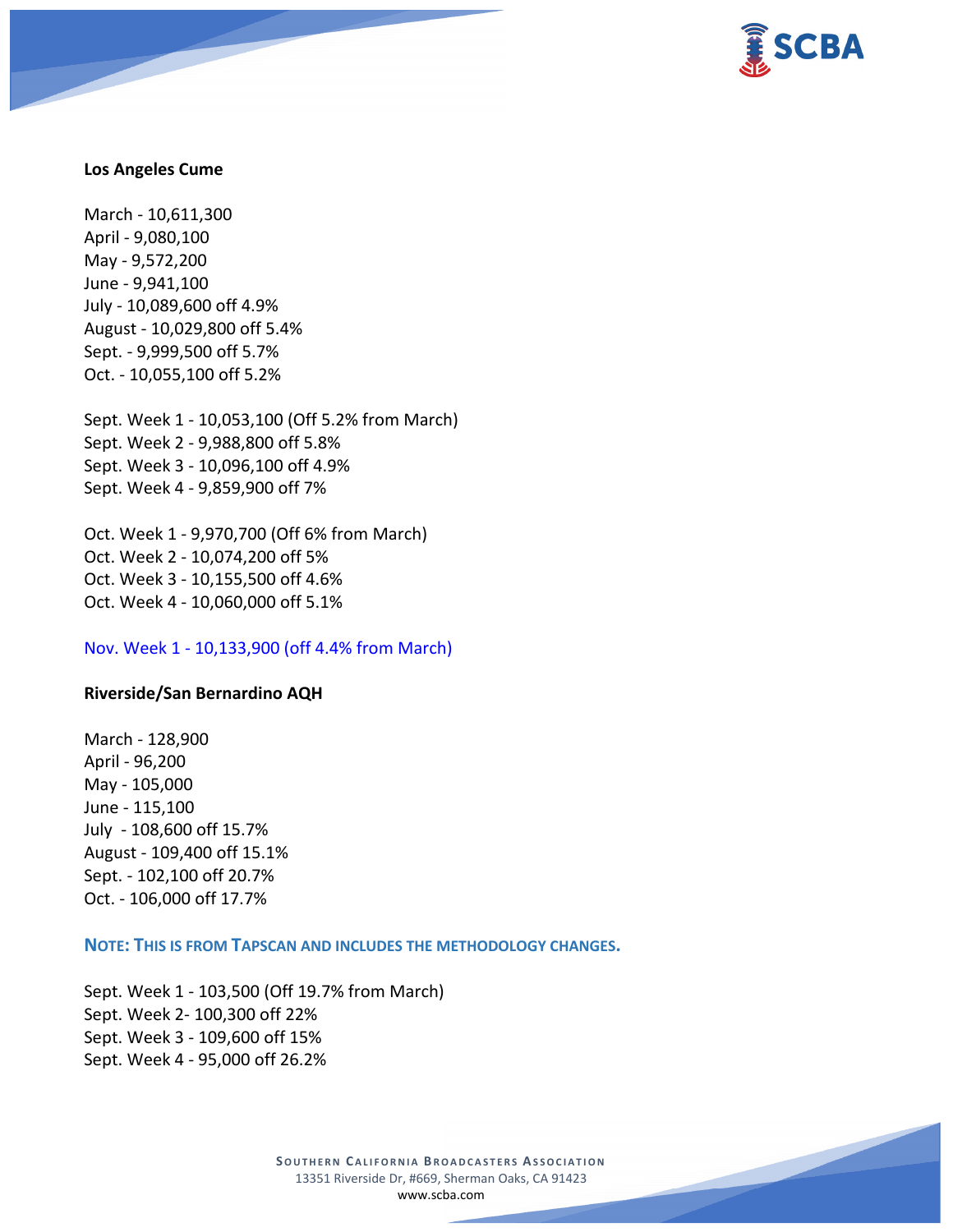

Oct. Week 1 - 104,600 (Off 18.8% from March) Oct. Week 2 - 104,600 off 18.8% Oct. Week 3 - 102,200 off 20.7% Oct. Week 4 - 101,000 off 21.6%

Nov Week 1 - 101,200 (off 21.4% from March)

**NOTE: THE NOVEMBER AQH WEEKLIES ABOVE ARE FROM PPM ANALYSIS TOOL AND DO NOT REFLECT THE METHODOLOGY CHANGES.**

### **Riverside/San Bernardino Cume**

March - 2,012,400 April - 1,727,400 May - 1,846,500 June - 1,924,800 July - 1,968,100 off 2.2% August - 1,948,500 off 3.1% Sept. - 1,909,800 off 5% Oct. - 1,891,200 off 6%

Sept. Week 1 - 1,925,500 (Off 4.3% from March) Sept. Week 2 - 1,944,000 off 3.3% Sept. Week 3 - 1,904,700 off 5.4% Sept. Week 4 - 1,865,000 off 7.3%

Oct. Week 1 - 1,916,000 (Off 4.7% from March) Oct. Week 2 - 1,889,200 off 6.1% Oct. Week 3 - 1,889,900 off 6% Oct. Week 4 - 1,869,700 off 7%

Nov. Week 1 - 1,883,100 (off 6.4% from March)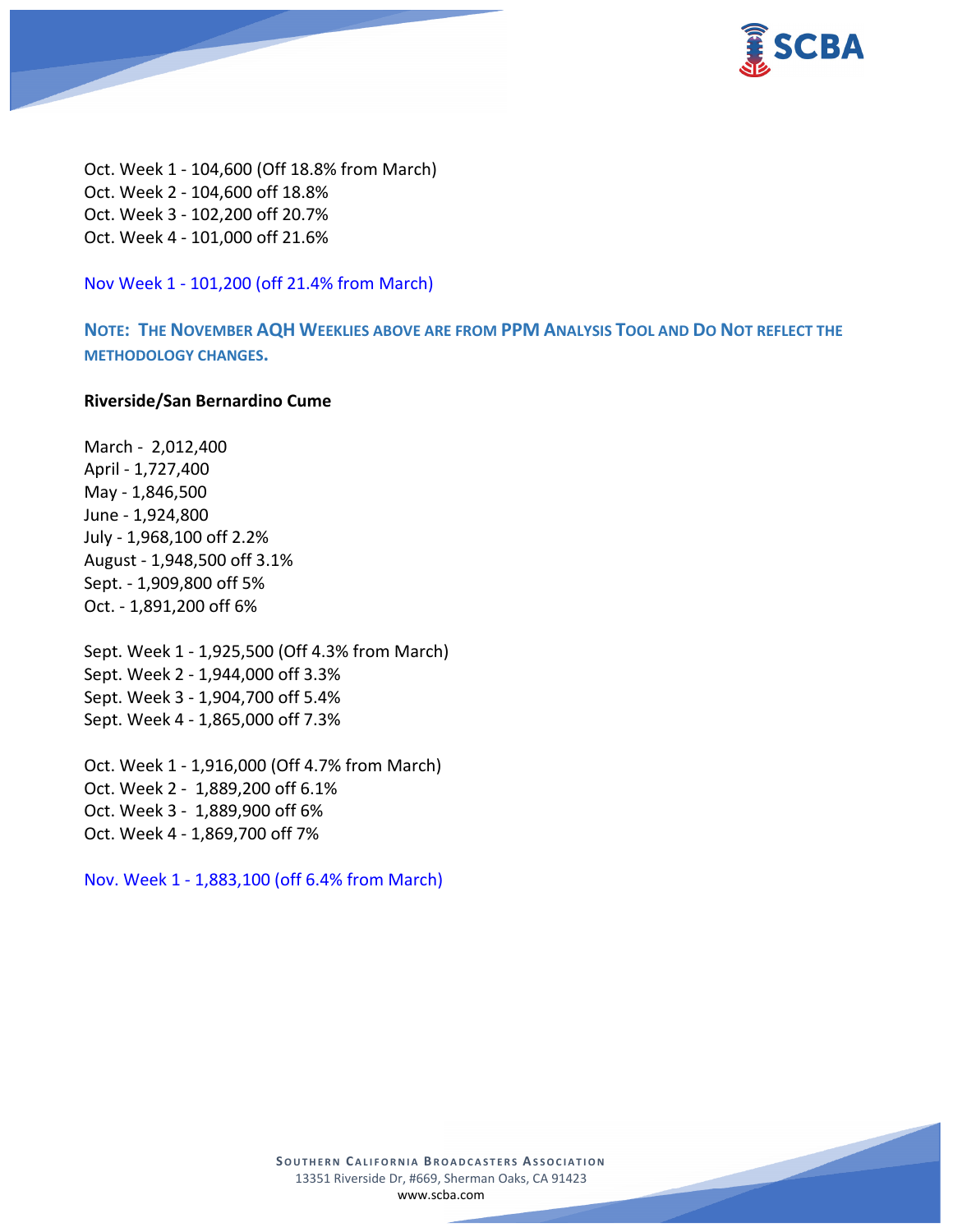

#### **San Diego AQH**

March - 142,700 April - 98,000 May - 109,400 June - 120,100 July - 126,000 August - 128,500 (off 10% from March) Sept. - 125,000 (off 12.4% from March) Oct. - 126,800 (off 11.1% from March)

**NOTE: THIS IS FROM TAPSCAN AND INCLUDES THE METHODOLOGY CHANGES** 

Sept. Week 1 - 126,900 (Off 11.1% from March) Sept. Week 2 - 120,900 off 15.3% Sept. Week 3 - 132,000 off 7.5% Sept. Week 4 - 120,100 off 15.8%

Oct. Week 1 - 124,400 (off 12.8% from March) Oct. Week 2 - 121,000 off 15.2% Oct. Week 3 - 118,800 off 16.7% Oct. Week 4 - 125,400 off 12.1% from March

Nov. Week 1 - 119,900 (off 16% from March)

**NOTE: THE NOVEMBER AQH WEEKLIES ABOVE ARE FROM PPM ANALYSIS TOOL AND DO NOT REFLECT THE METHODOLOGY CHANGES.**

### **San Diego Cume**

March - 2,549,000 April - 2,133,900 May - 2,303,400 June - 2,408,600 July - 2,438,900 August - 2,418,400 (off 5.1% from March) Sept. - 2,382,700 (off 6.5% from March) Oct. - 2,398,000 (off 5.9% from March)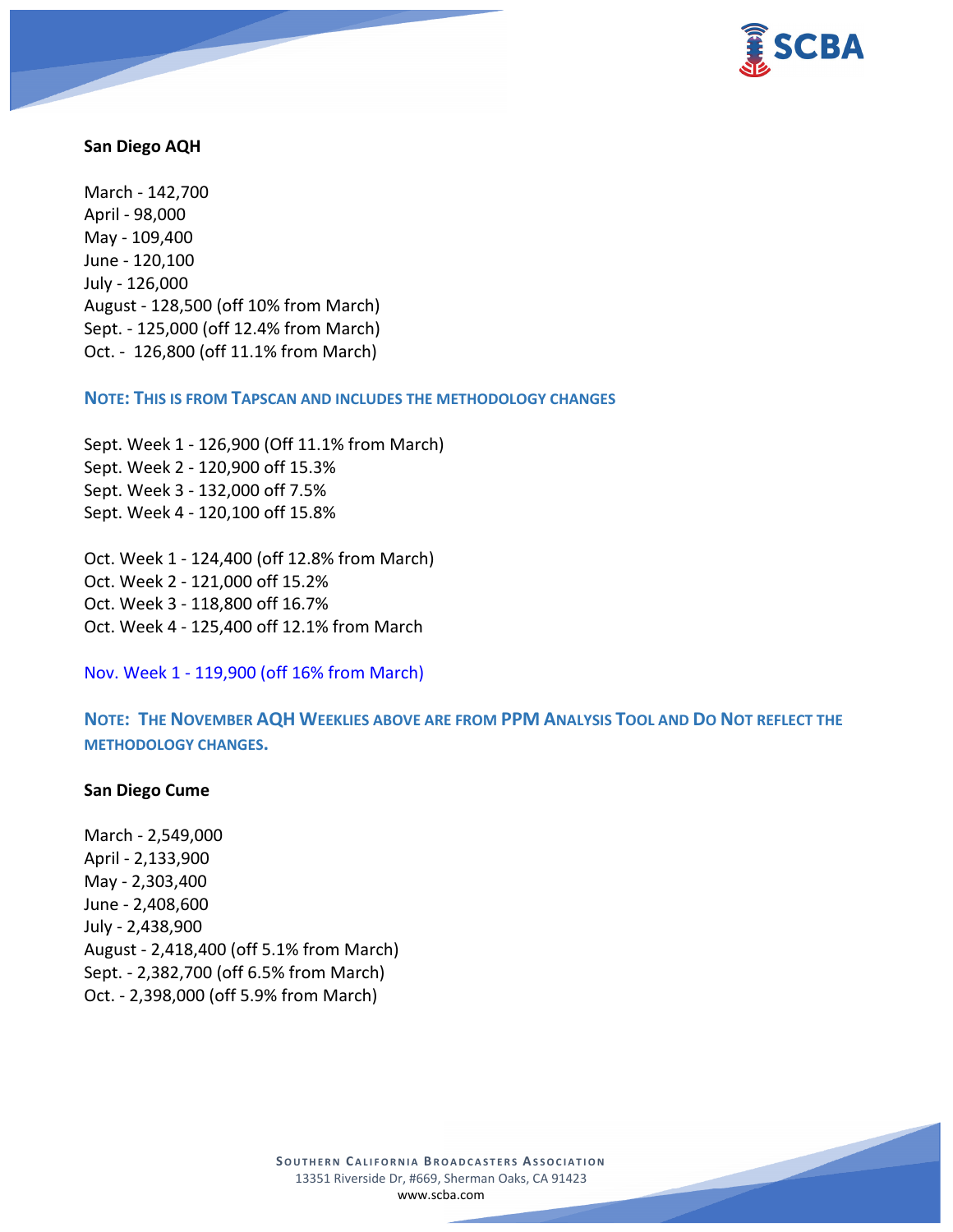

Sept. Week 1 - 2,418,400 (Off 5.1% from March) Sept. Week 2 - 2,329,400 (off 8.6%) Sept. Week 3 - 2,401,900 (off 5.8%) Sept. Week 4 - 2,415,900 (off 5.2%)

Oct. Week 1 - 2,409,400 (Off 5.4% from March) Oct. Week 2 - 2,433,200 (off 4.5%) Oct. Week 3 - 2,403,400 (off 5.7%) Oct. Week 4 - 2,346,200 (off 8.0%)

Nov. Week 1 - 2,324,800 (off 8.8% from March)

And now onto the curated lists of resources and articles to keep you informed and equipped to compete:

## **RESOURCES AND ARTICLES OF INTEREST TO SALES AND ADVERTISERS:**

**How Has the Pandemic Affected Our Brick-and-Mortar Holiday Forecast? Ecommerce will see gains, but brick-and-mortar retail will decline** eMarketer October 27, 2028 [https://www.emarketer.com/content/how-has-pandemic-affected-our-brick-and-mortar-holiday](https://www.emarketer.com/content/how-has-pandemic-affected-our-brick-and-mortar-holiday-forecast?ecid=NL1014)[forecast?ecid=NL1014](https://www.emarketer.com/content/how-has-pandemic-affected-our-brick-and-mortar-holiday-forecast?ecid=NL1014)

### **Here's Why You Should Be Targeting Fast Food Chains**

Radio Ink October 22, 2020 [https://radioink.com/2020/10/22/heres-why-you-should-be-targeting-fast-food](https://radioink.com/2020/10/22/heres-why-you-should-be-targeting-fast-food-chains/?vgo_ee=g4MdIIvetgiR1mkR7kijJ4BI1h38V58Ke8bVrp%2FmcsM%3D)[chains/?vgo\\_ee=g4MdIIvetgiR1mkR7kijJ4BI1h38V58Ke8bVrp%2FmcsM%3D](https://radioink.com/2020/10/22/heres-why-you-should-be-targeting-fast-food-chains/?vgo_ee=g4MdIIvetgiR1mkR7kijJ4BI1h38V58Ke8bVrp%2FmcsM%3D)

**The Secret To Being A Great Salesperson** Radio Ink October 22, 2020 [https://radioink.com/2020/10/22/the-secret-to-being-a-great](https://radioink.com/2020/10/22/the-secret-to-being-a-great-salesperson/?vgo_ee=g4MdIIvetgiR1mkR7kijJ4BI1h38V58Ke8bVrp%2FmcsM%3D)[salesperson/?vgo\\_ee=g4MdIIvetgiR1mkR7kijJ4BI1h38V58Ke8bVrp%2FmcsM%3D](https://radioink.com/2020/10/22/the-secret-to-being-a-great-salesperson/?vgo_ee=g4MdIIvetgiR1mkR7kijJ4BI1h38V58Ke8bVrp%2FmcsM%3D)

### **United Health Care, GEICO Swap Places**

Radio Ink October 26, 2020 [https://radioink.com/2020/10/26/united-health-care-geico-swap](https://radioink.com/2020/10/26/united-health-care-geico-swap-places/?vgo_ee=g4MdIIvetgiR1mkR7kijJ4BI1h38V58Ke8bVrp%2FmcsM%3D)[places/?vgo\\_ee=g4MdIIvetgiR1mkR7kijJ4BI1h38V58Ke8bVrp%2FmcsM%3D](https://radioink.com/2020/10/26/united-health-care-geico-swap-places/?vgo_ee=g4MdIIvetgiR1mkR7kijJ4BI1h38V58Ke8bVrp%2FmcsM%3D)

**The Final Countdown: Radio Cashes In On Last Ditch Election Spending.** Inside Radio October 26, 2020 [http://www.insideradio.com/free/the-final-countdown-radio-cashes-in-on-last-ditch-election](http://www.insideradio.com/free/the-final-countdown-radio-cashes-in-on-last-ditch-election-spending/article_89e53b2a-1759-11eb-88ed-0b74c80be00c.html)[spending/article\\_89e53b2a-1759-11eb-88ed-0b74c80be00c.html](http://www.insideradio.com/free/the-final-countdown-radio-cashes-in-on-last-ditch-election-spending/article_89e53b2a-1759-11eb-88ed-0b74c80be00c.html)

> **SOUTHERN CALIFORNIA BROADCASTERS ASSOCIATION** 13351 Riverside Dr, #669, Sherman Oaks, CA 91423 [www.scba.com](http://www.scba.com/)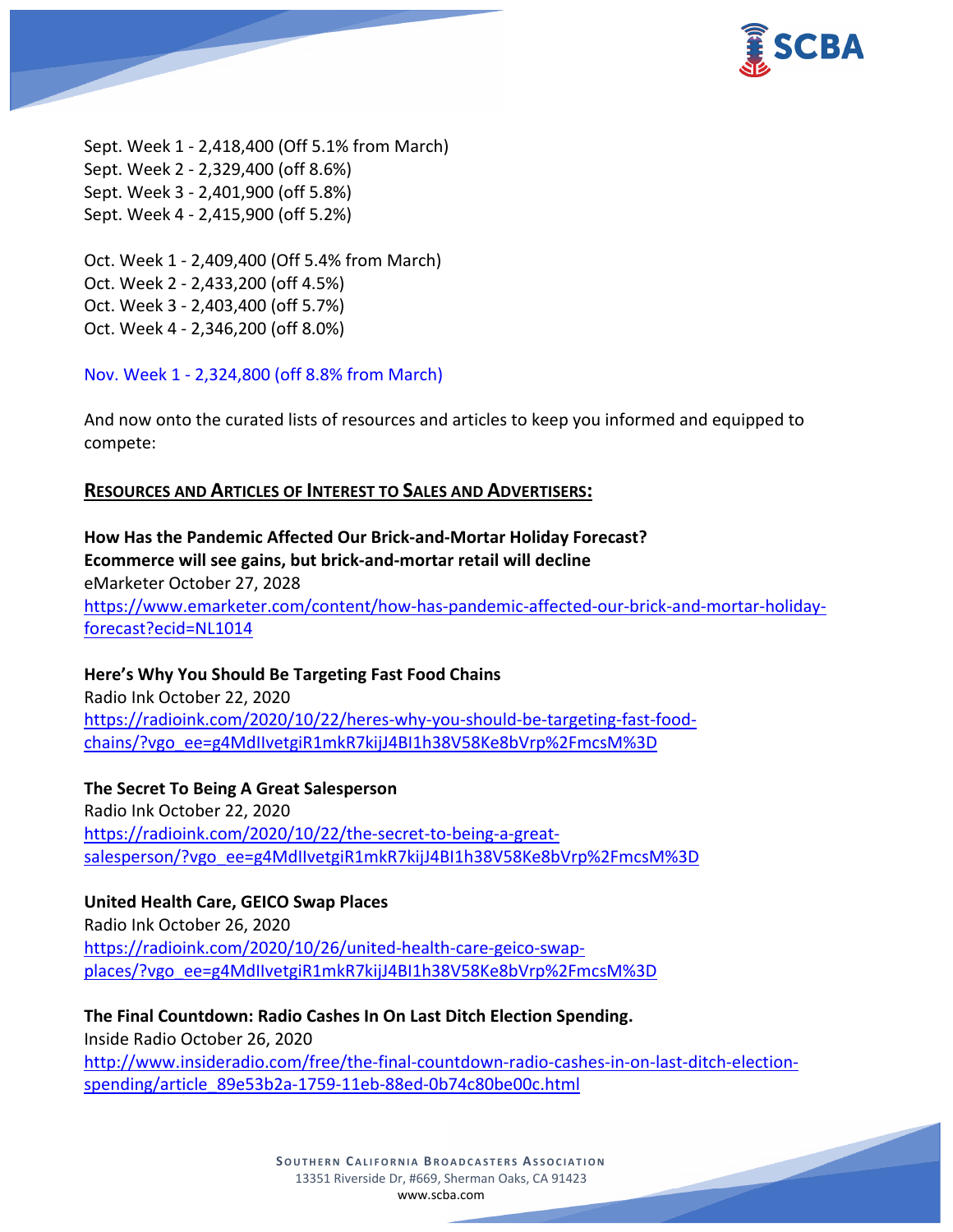

# **YOUTUBE AND TV ARE SOLD OUT: WHAT'S A POLITICAL CAMPAIGN TO DO? AM/FM RADIO TO THE RESCUE WITH MASSIVE VOTER REACH**

Westwood One October 26, 2020 [https://www.westwoodone.com/2020/10/23/youtube-and-tv-are-sold-out-whats-a-political](https://www.westwoodone.com/2020/10/23/youtube-and-tv-are-sold-out-whats-a-political-campaign-to-do-am-fm-radio-to-the-rescue-with-massive-voter-reach/)[campaign-to-do-am-fm-radio-to-the-rescue-with-massive-voter-reach/](https://www.westwoodone.com/2020/10/23/youtube-and-tv-are-sold-out-whats-a-political-campaign-to-do-am-fm-radio-to-the-rescue-with-massive-voter-reach/)

**Where Ad-Sales Reps Are Having "Best Luck"** Borrell Research October 26, 2020 <https://wordpress.borrellassociates.com/2020-chart-of-the-week/>

**Radio's Political Advertising 'Superpower' Is Reaching Light TV Viewers.** Inside Radio October 26, 2020 [http://www.insideradio.com/free/radio-s-political-advertising-superpower-is-reaching-light-tv](http://www.insideradio.com/free/radio-s-political-advertising-superpower-is-reaching-light-tv-viewers/article_68810180-1759-11eb-8d7a-4fca3c67995f.html)[viewers/article\\_68810180-1759-11eb-8d7a-4fca3c67995f.html](http://www.insideradio.com/free/radio-s-political-advertising-superpower-is-reaching-light-tv-viewers/article_68810180-1759-11eb-8d7a-4fca3c67995f.html)

# **Ad Spend Stabilizes in 4th Quarter of Broadcast Year 2019-2020**

Standard Media Index October 26, 2020 [https://www.standardmediaindex.com/insights/ad-spend-stabilizes-in-4th-quarter-of-broadcast-year-](https://www.standardmediaindex.com/insights/ad-spend-stabilizes-in-4th-quarter-of-broadcast-year-2019-2020/)[2019-2020/](https://www.standardmediaindex.com/insights/ad-spend-stabilizes-in-4th-quarter-of-broadcast-year-2019-2020/)

## **CPG: Strong September sales bode well for holiday; forecasts 5.8% growth**

Chain Store Age October 16, 2020 [https://chainstoreage.com/cpg-strong-september-sales-bode-well-holiday-forecasts-58](https://chainstoreage.com/cpg-strong-september-sales-bode-well-holiday-forecasts-58-growth#:%7E:text=That) [growth#:~:text=That's%20according%20to%20Customer%20Growth,autos%2C%20gasoline%20and%2](https://chainstoreage.com/cpg-strong-september-sales-bode-well-holiday-forecasts-58-growth#:%7E:text=That) [0restaurants.](https://chainstoreage.com/cpg-strong-september-sales-bode-well-holiday-forecasts-58-growth#:%7E:text=That))

**How to Remotely Coach Your Poorly Performing Sales Rep** SalesFuel October 24, 2020 <https://salesfuel.com/how-to-remotely-coach-your-poorly-performing-sales-rep/>

**5 Negotiation Styles and How to Approach Them** SalesFuel October 24, 2020 <https://salesfuel.com/5-types-of-negotiations-and-how-to-approach-them/>

**Pain Points: A Primer On What To Ask & Why**

SalesFuel October 24, 2020 <https://salesfuel.com/pain-points-a-primer-on-what-to-ask-why/>

**Uncovering Pain Points & Next Steps: Part 2**

SalesFuel October 24, 2020 <https://salesfuel.com/uncovering-pain-points-next-steps-part-2/>

> **SOUTHERN CALIFORNIA BROADCASTERS ASSOCIATION** 13351 Riverside Dr, #669, Sherman Oaks, CA 91423 [www.scba.com](http://www.scba.com/)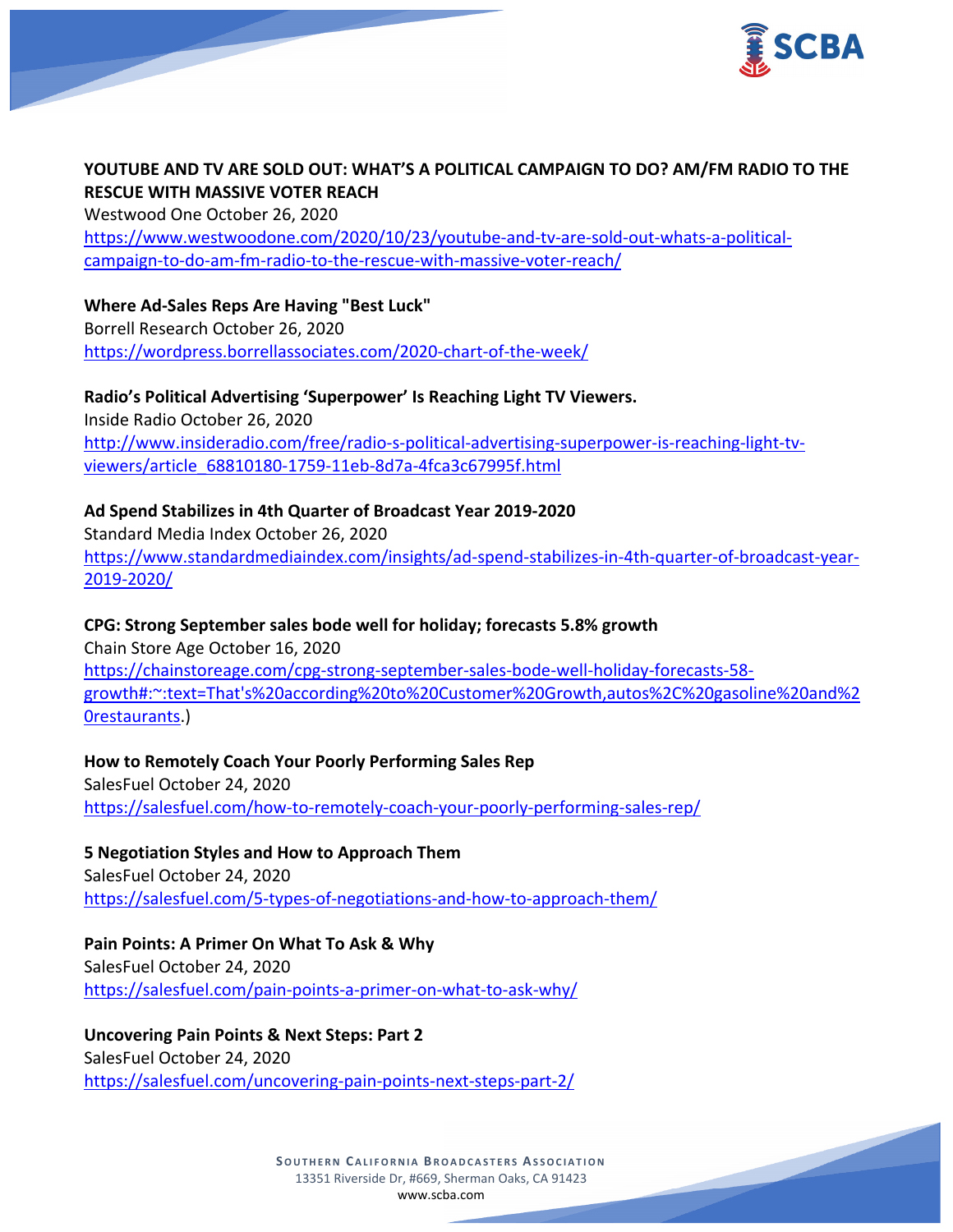

**Small Businesses Are Struggling but Remain Hopeful, New Facebook Research Finds** Adweek October 23, 2020 [https://www.adweek.com/partner-articles/small-businesses-are-struggling-but-remain-hopeful-new](https://www.adweek.com/partner-articles/small-businesses-are-struggling-but-remain-hopeful-new-facebook-research-finds/?utm_content=summary_component&utm_source=postup&utm_medium=email&utm_campaign=Agencies_Newsletter_201023162606&lyt_id=1385784)[facebook-research](https://www.adweek.com/partner-articles/small-businesses-are-struggling-but-remain-hopeful-new-facebook-research-finds/?utm_content=summary_component&utm_source=postup&utm_medium=email&utm_campaign=Agencies_Newsletter_201023162606&lyt_id=1385784)[finds/?utm\\_content=summary\\_component&utm\\_source=postup&utm\\_medium=email&utm\\_campaig](https://www.adweek.com/partner-articles/small-businesses-are-struggling-but-remain-hopeful-new-facebook-research-finds/?utm_content=summary_component&utm_source=postup&utm_medium=email&utm_campaign=Agencies_Newsletter_201023162606&lyt_id=1385784) [n=Agencies\\_Newsletter\\_201023162606&lyt\\_id=1385784](https://www.adweek.com/partner-articles/small-businesses-are-struggling-but-remain-hopeful-new-facebook-research-finds/?utm_content=summary_component&utm_source=postup&utm_medium=email&utm_campaign=Agencies_Newsletter_201023162606&lyt_id=1385784)

**Quick-Serve Restaurants Order Up Millions Of Radio Spots.** Inside Radio October 23, 2020 [http://www.insideradio.com/free/quick-serve-restaurants-order-up-millions-of-radio](http://www.insideradio.com/free/quick-serve-restaurants-order-up-millions-of-radio-spots/article_93f4416c-149b-11eb-ab67-2fdfe558321c.html)[spots/article\\_93f4416c-149b-11eb-ab67-2fdfe558321c.html](http://www.insideradio.com/free/quick-serve-restaurants-order-up-millions-of-radio-spots/article_93f4416c-149b-11eb-ab67-2fdfe558321c.html)

### **RESOURCES AND ARTICLES OF INTEREST TO MANAGERS FOR PLANNING AND FORECASTING:**

**Radio's Opportunity In The \$63 Billion Content Marketing Space** Inside Radio October 27, 2020 [http://www.insideradio.com/free/radio-s-opportunity-in-the-63-billion-content-marketing](http://www.insideradio.com/free/radio-s-opportunity-in-the-63-billion-content-marketing-space/article_fe3c3490-181e-11eb-83f0-4712fe3c1359.html)[space/article\\_fe3c3490-181e-11eb-83f0-4712fe3c1359.html](http://www.insideradio.com/free/radio-s-opportunity-in-the-63-billion-content-marketing-space/article_fe3c3490-181e-11eb-83f0-4712fe3c1359.html)

**What CEOs Say About Employee Burnout and Work-Life Balance** WSJ October 9, 2020 [https://www.wsj.com/articles/what-ceos-say-about-employee-burnout-and-work-life-balance-](https://www.wsj.com/articles/what-ceos-say-about-employee-burnout-and-work-life-balance-11602250653?st=13sik7auzxkjesi&mod=sbacq_5)[11602250653?st=13sik7auzxkjesi&mod=sbacq\\_5](https://www.wsj.com/articles/what-ceos-say-about-employee-burnout-and-work-life-balance-11602250653?st=13sik7auzxkjesi&mod=sbacq_5)

#### **COVID Cases Are Going Up, And Now So Too Is Computer Podcast Listening.**

Inside Radio October 27, 2020 [http://www.insideradio.com/podcastnewsdaily/covid-cases-are-going-up-and-now-so-too-is](http://www.insideradio.com/podcastnewsdaily/covid-cases-are-going-up-and-now-so-too-is-computer-podcast-listening/article_02ee0618-1873-11eb-8476-a35feddc338e.html)[computer-podcast-listening/article\\_02ee0618-1873-11eb-8476-a35feddc338e.html](http://www.insideradio.com/podcastnewsdaily/covid-cases-are-going-up-and-now-so-too-is-computer-podcast-listening/article_02ee0618-1873-11eb-8476-a35feddc338e.html)

#### **4 ways agencies can strike up a better relationship with clients**

The Drum 27 October 2020 [https://www.thedrum.com/news/2020/10/27/4-ways-agencies-can-strike-up-better-relationship-with](https://www.thedrum.com/news/2020/10/27/4-ways-agencies-can-strike-up-better-relationship-with-clients)[clients](https://www.thedrum.com/news/2020/10/27/4-ways-agencies-can-strike-up-better-relationship-with-clients)

#### **Marketron E-Mail Series Designed to Pump Radio's Digital Sales**

RBR-TVBR October 26, 2020 <https://www.rbr.com/marketron-digital-seller-series/>

Reuters: Smart Speakers A Potential Bonanza For Audio Content Creators.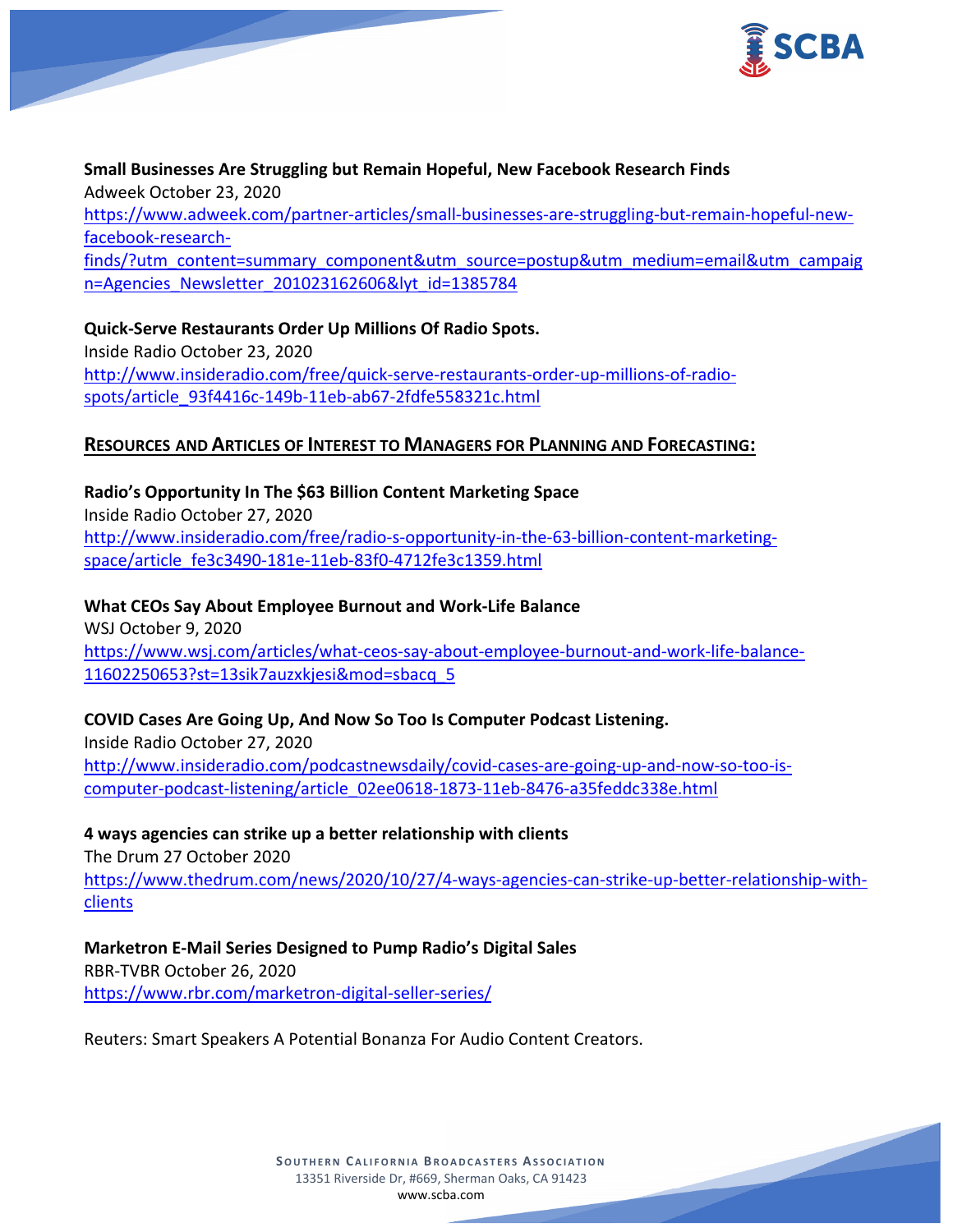

### **Inside Radio October 26, 2020**

[http://www.insideradio.com/podcastnewsdaily/reuters-smart-speakers-a-potential-bonanza-for](http://www.insideradio.com/podcastnewsdaily/reuters-smart-speakers-a-potential-bonanza-for-audio-content-creators/article_96bf9646-17a5-11eb-9ffc-5f342940dc2f.html)[audio-content-creators/article\\_96bf9646-17a5-11eb-9ffc-5f342940dc2f.html](http://www.insideradio.com/podcastnewsdaily/reuters-smart-speakers-a-potential-bonanza-for-audio-content-creators/article_96bf9646-17a5-11eb-9ffc-5f342940dc2f.html)

**Marketers Try New Data Tools to Navigate Pandemic Analytics platforms developed by marketers' agencies collate information on everything from foot traffic to local pandemic restrictions** WSJ October 26, 2020 <https://www.wsj.com/articles/marketers-try-new-data-tools-to-navigate-pandemic-11603620000>

**Retail Ad Spending To Drop This Holiday Season As Shoppers Shift Online** Forbes October 26, 2020 [https://www.forbes.com/sites/bradadgate/2020/10/26/the-holiday-season-will-look-very-different](https://www.forbes.com/sites/bradadgate/2020/10/26/the-holiday-season-will-look-very-different-this-year/#454af9812313)[this-year/#454af9812313](https://www.forbes.com/sites/bradadgate/2020/10/26/the-holiday-season-will-look-very-different-this-year/#454af9812313)

**Media executives are finally accepting the decline of cable TV as they plot a new path forward** CNBC October 24, 2020 [https://www.cnbc.com/2020/10/24/big-media-companies-reorganize-for-world-of-50-million-tv](https://www.cnbc.com/2020/10/24/big-media-companies-reorganize-for-world-of-50-million-tv-subscribers.html)[subscribers.html](https://www.cnbc.com/2020/10/24/big-media-companies-reorganize-for-world-of-50-million-tv-subscribers.html)

**FCC To Hold Symposium On Access To Capital For Broadcaster Diversity October 26, 2020** All Access October 26, 2020 [https://www.allaccess.com/net-news/archive/story/201256/fcc-to-hold-symposium-on-access-to](https://www.allaccess.com/net-news/archive/story/201256/fcc-to-hold-symposium-on-access-to-capital-for-bro)[capital-for-bro](https://www.allaccess.com/net-news/archive/story/201256/fcc-to-hold-symposium-on-access-to-capital-for-bro)

**Social Media Didn't Experience the Pandemic Bump You May Have Expected** eMarketer October 26, 2020 <https://www.emarketer.com/content/social-media-didnt-experience-pandemic-bump?ecid=NL1001>

**Pandora Audio Study: Smart Speaker Usage Up 43% Since Start Of Year.** Inside Radio October 23, 2020 [http://www.insideradio.com/free/pandora-audio-study-smart-speaker-usage-up-43-since-start-of](http://www.insideradio.com/free/pandora-audio-study-smart-speaker-usage-up-43-since-start-of-year/article_0c72f352-1575-11eb-9730-0bc117d6948e.html)[year/article\\_0c72f352-1575-11eb-9730-0bc117d6948e.html](http://www.insideradio.com/free/pandora-audio-study-smart-speaker-usage-up-43-since-start-of-year/article_0c72f352-1575-11eb-9730-0bc117d6948e.html)

**11 Takeaways from ANA Masters of Marketing** Adweek October 23, 2020 [https://www.adweek.com/brand-marketing/11-takeaways-from-ana-masters-of](https://www.adweek.com/brand-marketing/11-takeaways-from-ana-masters-of-marketing/?utm_content=lead&utm_source=postup&utm_medium=email&utm_campaign=BrandMarketing_Newsletter_201023160624&lyt_id=1385784)[marketing/?utm\\_content=lead&utm\\_source=postup&utm\\_medium=email&utm\\_campaign=BrandMar](https://www.adweek.com/brand-marketing/11-takeaways-from-ana-masters-of-marketing/?utm_content=lead&utm_source=postup&utm_medium=email&utm_campaign=BrandMarketing_Newsletter_201023160624&lyt_id=1385784) keting Newsletter 201023160624&lyt\_id=1385784